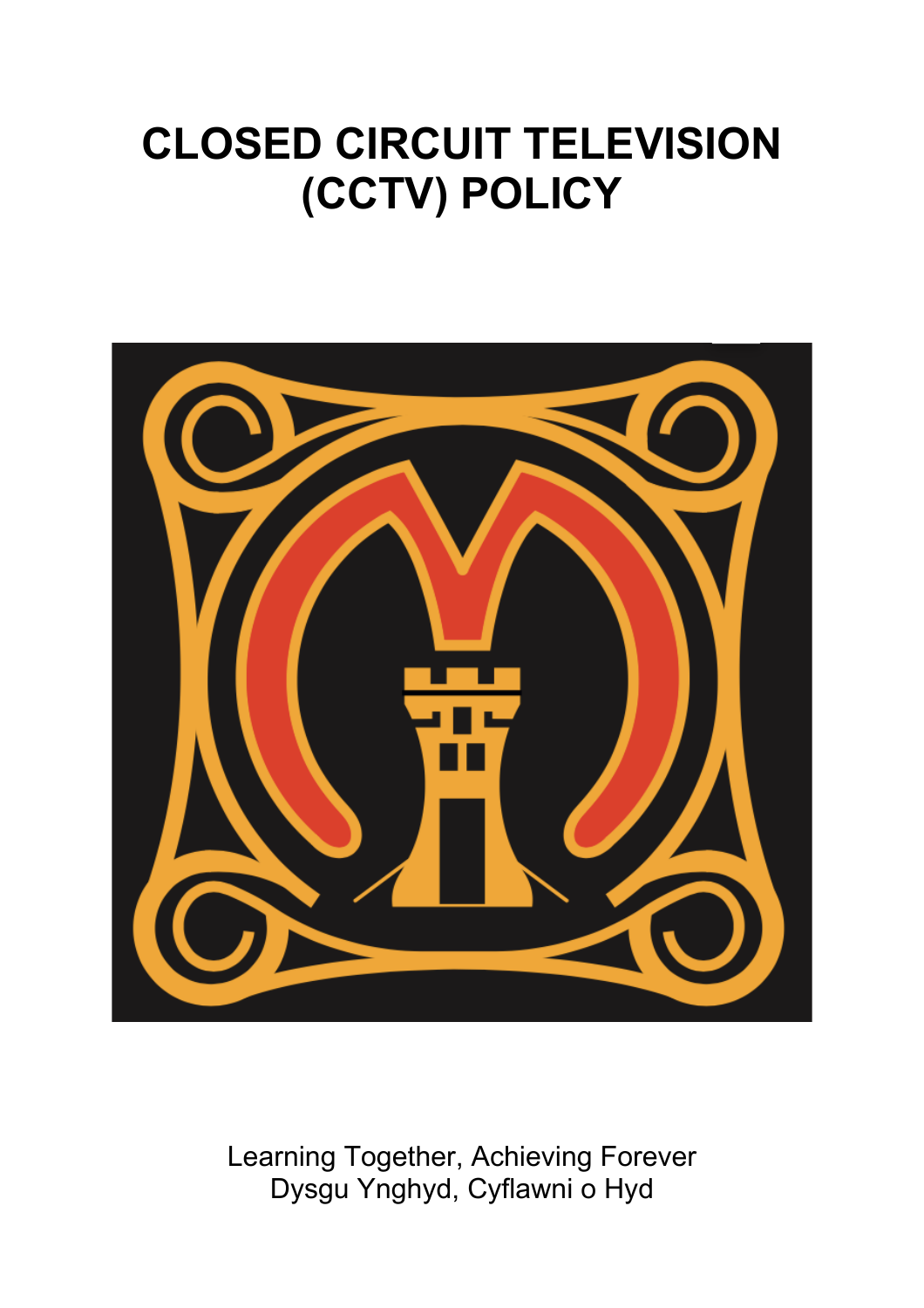# **Closed Circuit Television (CCTV) Policy**

#### **INTRODUCTION**

The purpose of this policy is to regulate the management and use of the Closed Circuit Television (CCTV) system at St Martin's School.

This policy should be read in conjunction with the School's Data Protection Policy. It will seek to comply with the Information Commissioner's Office (ICO) Code of Practice 2015 and the Data Protection Act 1998:-

#### **Data should be:**

- Fairly and lawfully processed;
- Processed for limited purposes and not in any manner incompatible with those purposes;
- Adequate relevant and not excessive;
- Accurate;
- Not kept for longer than is necessary;
- Processed in accordance with individuals' rights;
- Secure;
- Not transferred to countries without adequate protection.

#### **OBJECTIVES OF THE CCTV**

#### **The CCTV System will be used to:-**

- Help maintain an environment for pupils, staff and others, which supports their personal safety;
- Deter against crime to persons, school buildings and property
- Assist in the identification and prosecution of persons having committed an offence

The CCTV System will not be used for any covert surveillance.

#### **ADMINISTRATION**

The Headteacher Mr L Jarvis on behalf of the school as Data Controller has responsibility for the control of images and deciding how the CCTV system is used.

The school has notified the Information Commissioner's Office of both the name of the data controller and the purpose for which the images are used.

All operators and employees with access to images are aware of the procedures that need to be followed when accessing the recorded images.

All operators are trained in their responsibilities in line with the Code of Practice 2015 and a training log will be maintained by the Headteacher as Data Controller.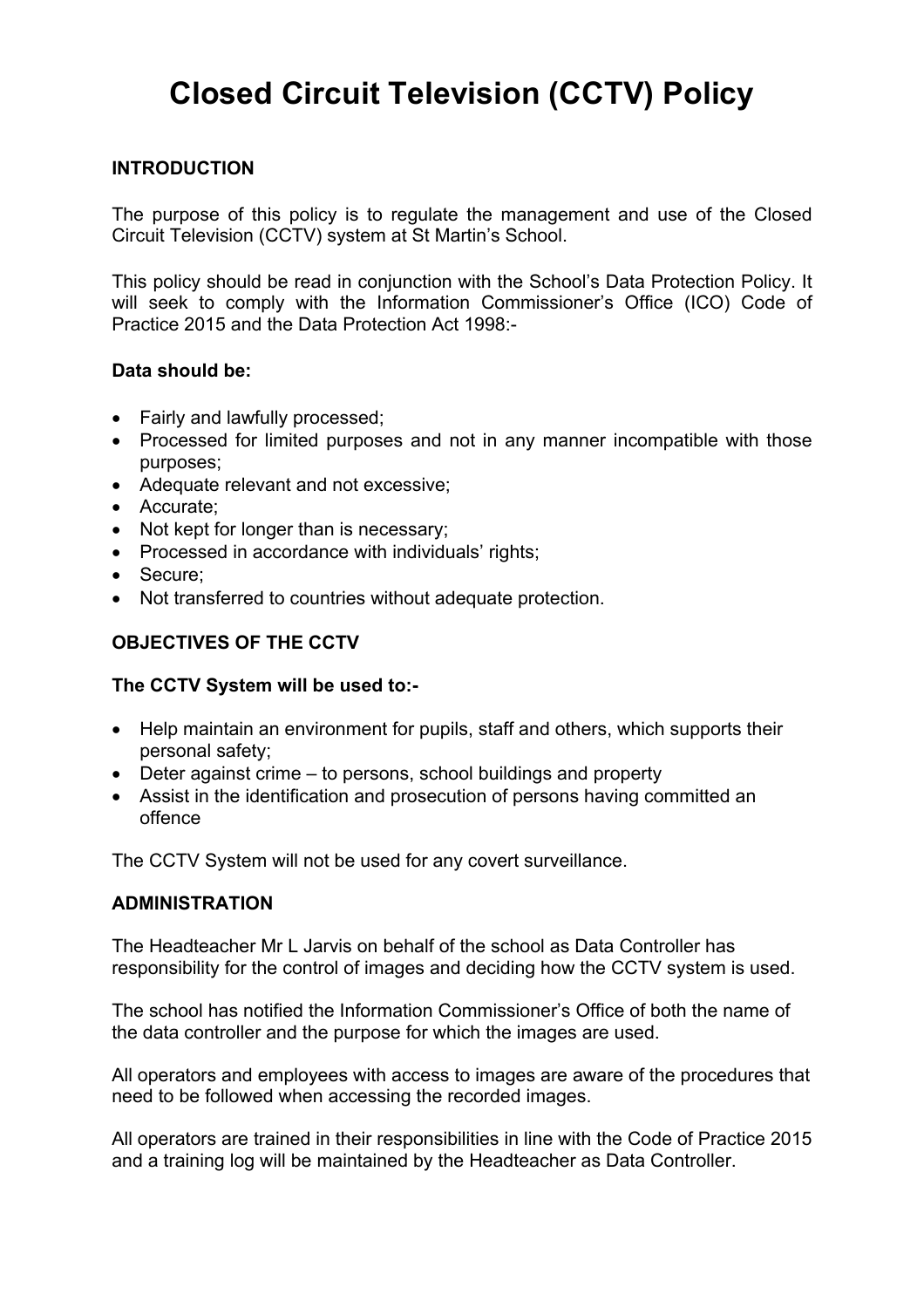Access to recorded images is restricted to staff that need to have access in order to achieve the purpose of using the equipment.

All access to the medium on which the images are recorded is documented (Appendix 1).

All employees are aware of the restrictions in relation to access to, and disclosure of, recorded images.

#### **LOCATION OF CCTV EQUIPMENT**

Internal CCTV is accessed via the schools network. The CCTV hard drives are stored within the school.

Cameras that are adjustable by the operators will not be adjusted or manipulated so as to overlook spaces which are not intended to be covered by the scheme.

Filming outside the school boundaries will not occur.

In areas where CCTV is used the school will ensure that there are prominent signs placed at both the entrance of the CCTV zone and within the controlled area.

#### **The signs will:**

- Be clearly visible and readable
- Contain details of the organisation operating the scheme, the purpose for using CCTV and who to contact about the scheme
- Be an appropriate size depending on context

#### **MAINTENANCE**

The CCTV system is maintained under an annual maintenance contract.

Mrs T Blackwood, Business Manager and Information Governance Lead, Mr L Jarvis Headteacher and the Deputy Information Governance Leads Mr D Furtek and Mrs C Coakley, Mrs T Davies Site Manager and Mr R Evans DCF Technician will be the people responsible for:-

- Ensuring weekly operational checks of the system are made and a log will be kept (Appendix 2)
- Ensuring that the date and time reference are accurate
- Ensuring that cameras are protected from vandalism in order to ensure that they remain in working order
- Ensuring that a damaged camera is fixed
- Ensuring that a damaged camera is fixed within a specific time period
- Annual checks of the system being carried out and recorded (Appendix 3)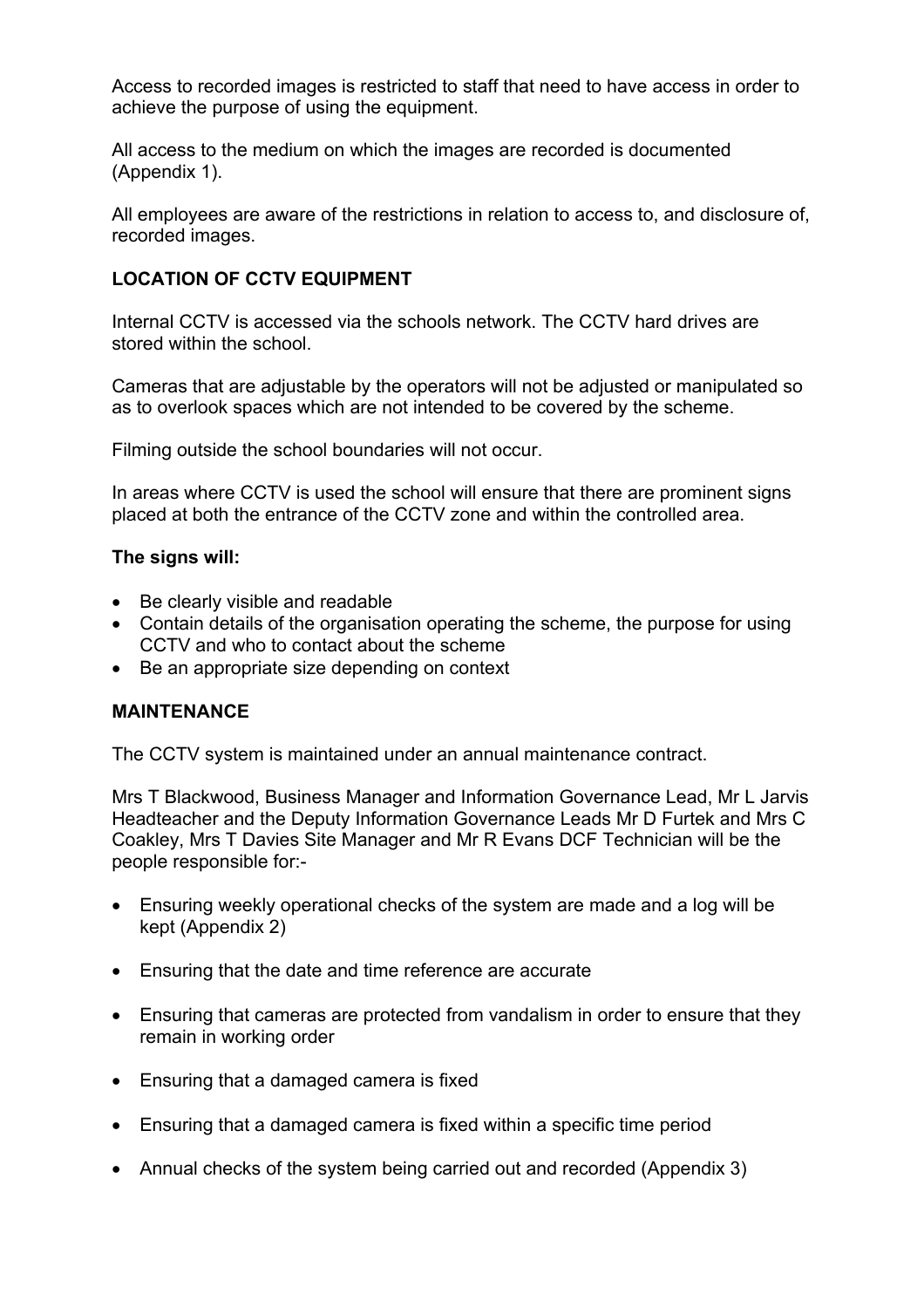#### **STORAGE VIEWING AND RETENTION**

Images will be stored for a period of 30 days unless an incident arises which requires longer retention in line with the specified purposes of the CCTV system.

Once the retention period has expired, the images will be erased.

Images that are to be retained for evidential purposes will be retained in a secure place to which access is controlled.

Access to recorded images will be restricted to the Headteacher and Information Governance School Team on behalf of the school as Data Controller.

Viewing of the recorded images will take place in a restricted area. Other employees will not have access to this area when a viewing is taking place.

There will be no disclosure of recorded data to third parties other than to authorised personnel such as the Police and other service providers to the school where these would reasonably require access to the data (e.g. Local Authority Health and Safety personnel) only for the purposes as stated in Section 2 of this policy.

#### **COMPLAINTS**

Any complaints about the school's CCTV system should be made in line with the school's complaints policy initially in writing to the Headteacher.

#### **SUBJECT ACCESS REQUESTS**

The Data Protection Act provides Data Subjects with a right to access data held about them including images obtained by CCTV.

Requests for images should be made in writing to the Headteacher as a Subject Access Request. Each request will be given individual consideration and will be subject to a charge of £10.

#### **PUBLIC INFORMATION**

Copies of this policy are available upon request from the finance school office and on the school website.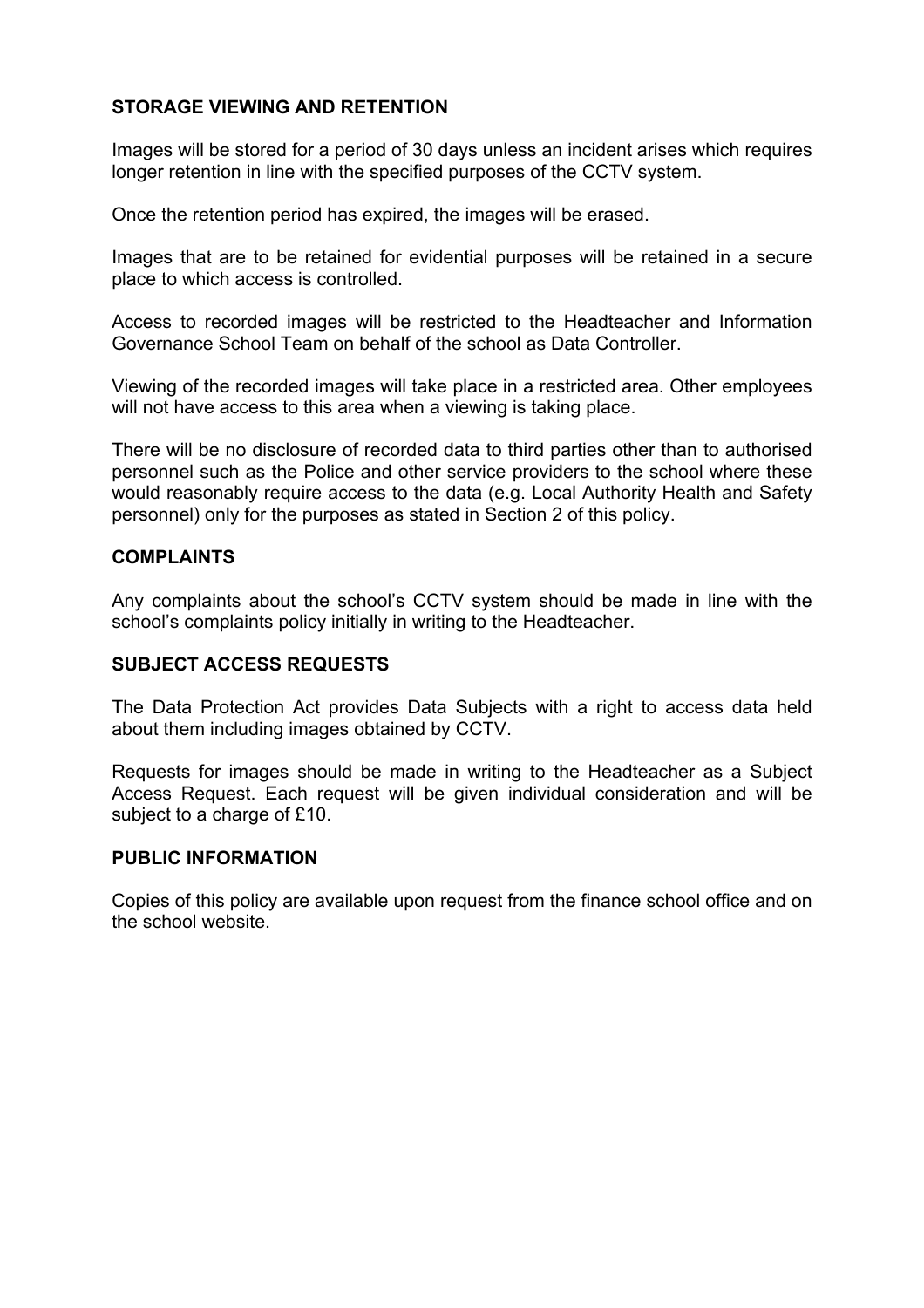## **APPENDIX 1 - VIEWING CCTV**

| <b>DATE OF VIEWING</b>                                      |  |
|-------------------------------------------------------------|--|
| <b>TIME OF VIEWING</b>                                      |  |
| <b>NAME/S OF PERSON/S VIEWING THE</b><br><b>IMAGES</b>      |  |
| <b>REASON FOR THE VIEWING</b>                               |  |
| <b>OUTCOME OF THE VIEWING (IF ANY)</b>                      |  |
| <b>ANY OTHER RELEVANT</b><br><b>INFORMATION TO BE NOTED</b> |  |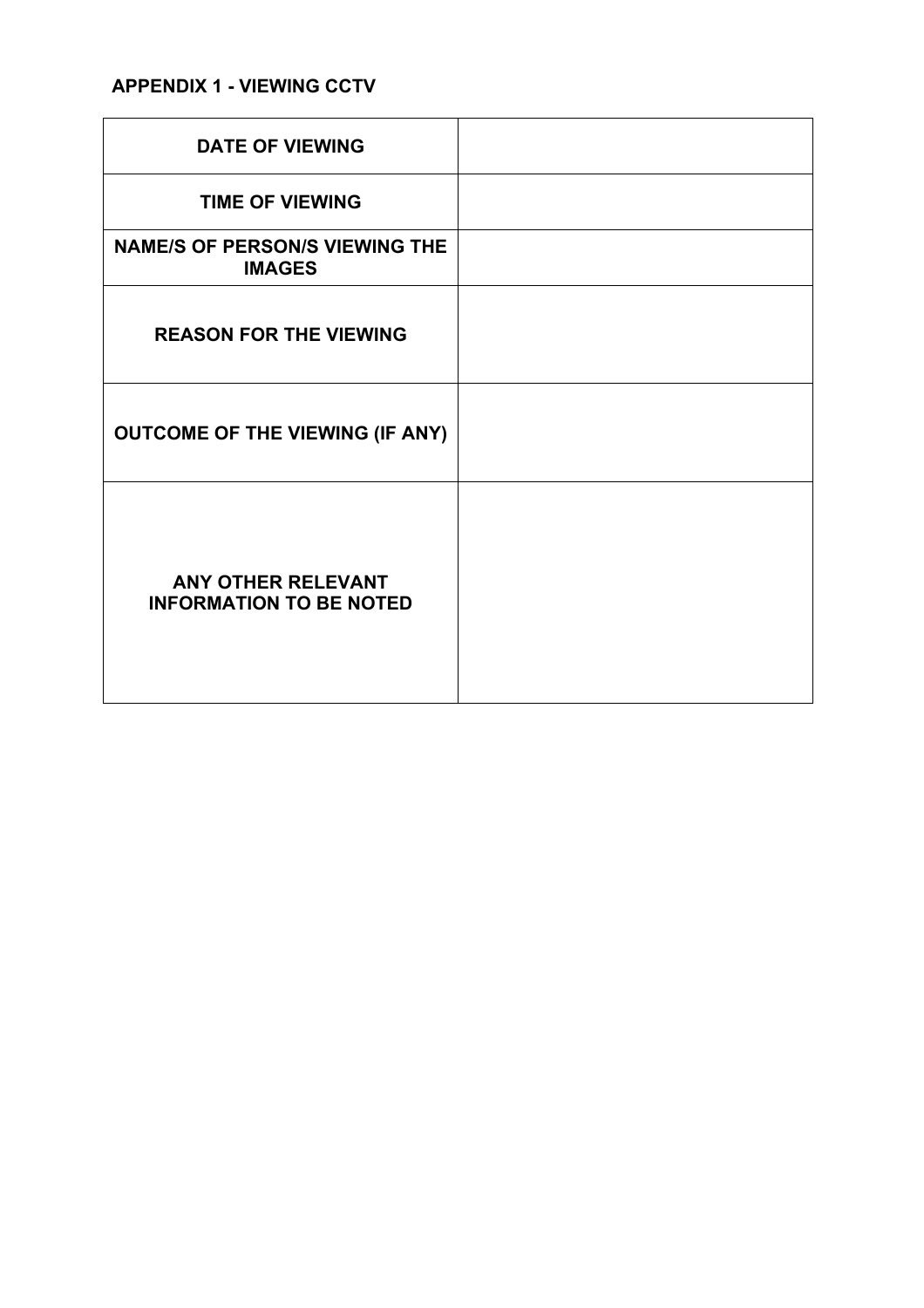### **APPENDIX 2 - WEEKLY CHECKS**

| <b>DATE</b> | <b>TIME</b> | <b>NAME OF</b><br><b>PERSON</b><br><b>CARRING</b><br><b>OUT</b><br><b>CHECKS</b> | <b>VANDALISM</b><br><b>CHECK</b> | <b>CLEAR</b><br><b>IMAGE</b><br><b>CHECK</b> | <b>ANY</b><br><b>ISSUES</b><br><b>DETECTED</b> | <b>ACTION</b><br><b>REQUIRED</b> | TO BE<br><b>COMPLETED</b><br><b>BY</b> | <b>COMPLETED</b> |
|-------------|-------------|----------------------------------------------------------------------------------|----------------------------------|----------------------------------------------|------------------------------------------------|----------------------------------|----------------------------------------|------------------|
|             |             |                                                                                  |                                  |                                              |                                                |                                  |                                        |                  |
|             |             |                                                                                  |                                  |                                              |                                                |                                  |                                        |                  |
|             |             |                                                                                  |                                  |                                              |                                                |                                  |                                        |                  |
|             |             |                                                                                  |                                  |                                              |                                                |                                  |                                        |                  |
|             |             |                                                                                  |                                  |                                              |                                                |                                  |                                        |                  |
|             |             |                                                                                  |                                  |                                              |                                                |                                  |                                        |                  |
|             |             |                                                                                  |                                  |                                              |                                                |                                  |                                        |                  |
|             |             |                                                                                  |                                  |                                              |                                                |                                  |                                        |                  |
|             |             |                                                                                  |                                  |                                              |                                                |                                  |                                        |                  |